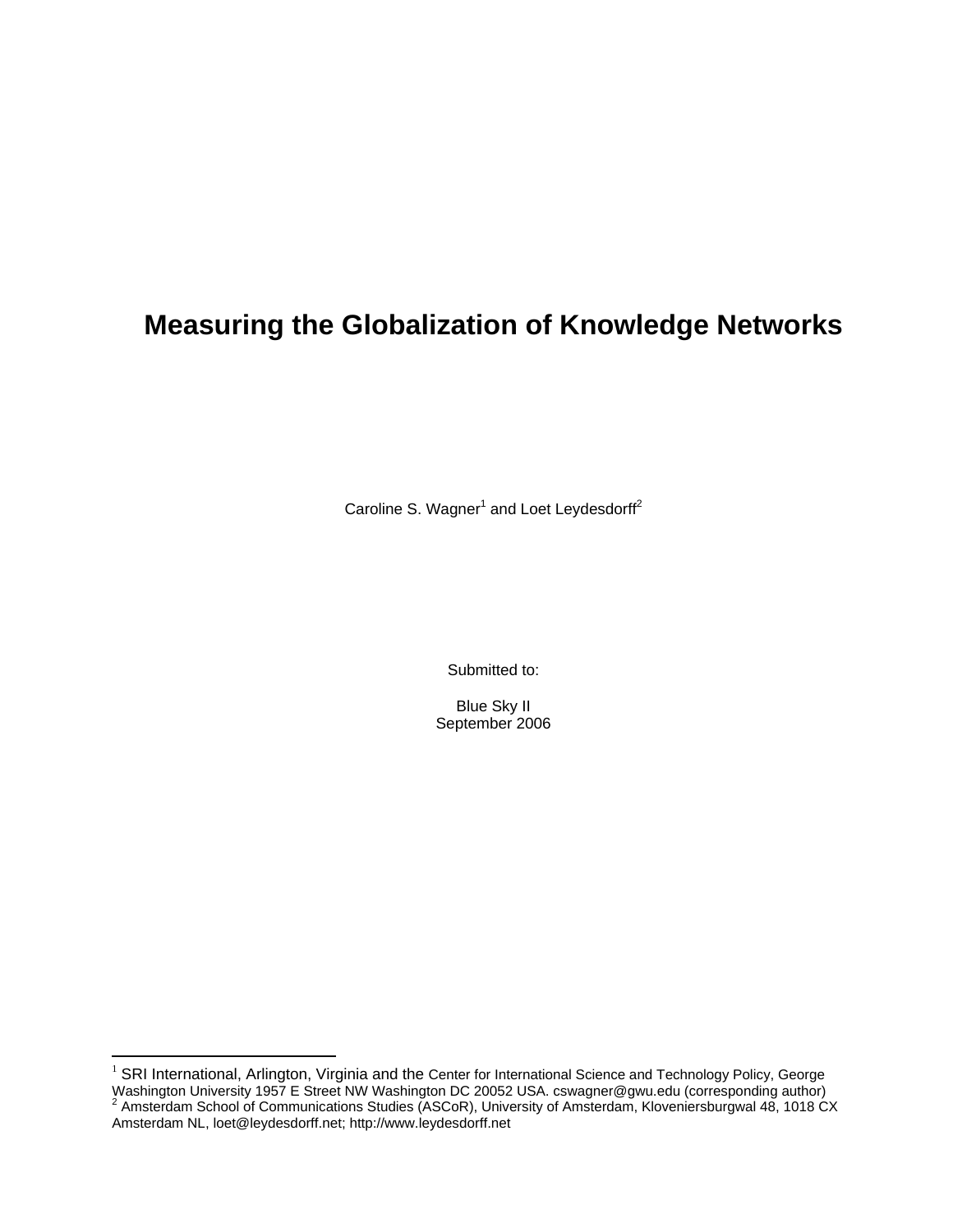#### 1. Introduction

This paper presents a method of understanding the growth of global science as resulting from a mechanism of preferential attachment within networks. The paper seeks to contribute to the development of indicators of knowledge creation and transfer by presenting a theory and case study of network structures in science. It is our view that indicator development has suffered from a lack of attention to the theoretical basis for understanding the dynamics of knowledge creation. This lack has been due, in part, to the difficulty of measuring dynamic systems within social organizations. This paper attempts to fill this gap by proposing theory-based indicators of knowledge creation using network theory and analysis. The paper presents a hypothesis about the knowledge system that is explored by analyzing the growth of international collaboration in science.

Scientific research creates knowledge through a process of hypothesis, experimentation, testing, and verification. Funds and infrastructure are committed to experimental research. The processes within the knowledge-creation process produce outputs such as publications and patents. These outputs can be tracked through analysis of the authorship, citations and references within the published materials. A factor limiting analysis has been the lack of direct measures of the process. S&T indicators have tended to rely on inputs to the process (such as funding and staffing) and outcomes of the process (such as publications and patents). The Holy Grail of research assessment, however, has been to look "Inside the Black Box" as Nathan Rosenberg (1974) put it in the title of his book, to view more closely and understand more fully the knowledge creation process as it happens, as well as to understand the dynamics of the system that nurtures the process.

## 2. Theoretical Basis

Drawing from a variety of intellectual strands coming from organizational studies (Aldrich, 1999; Astley, 1985; Monge & Contractor, 2003; Mohrman, Galbraith & Monge, forthcoming), complexity theory and the study of self-organization (Kauffman, 1993; Holland 1995; Tuomi, 2002), network theory (Barabasi & Albert 1999; Newman 2001) and communications theory (Luhmann 1988; Maturana & Varela 1987, Leydesdorff 2000) we have developed the hypothesis that scientific knowledge emerges along the lines of a emergent, selforganizing system similar to a biological eco-system, but with a different dynamics (also, Wagner & Mohrman, forthcoming). The individual agents in the landscape (in this case, individual scientific researchers and engineers) seek resources, recognition, and reward (Whitely 1984). As they examine the landscape for the most efficient way to obtain these benefits, agents engage in both cooperation and competition in a field of finite resources (Axelrod & Epstein 1994). The agents connect through a series of local searches and connections, as well as through weak links to connect to formerly unknown people or resources. Through their non-linear and complex interactions, the agents create a system that takes on emergent properties of its own. The emergent system then becomes a constraint and a reference point for researchers (Leydesdorff 2001). The combination and recombination of know-how and ideas leads to the creation of knowledge (Weitzman 1993). New knowledge then provides opportunities of preferential attachment in a network.

The dynamics of the knowledge-creating system can be considered and studied as a network. The flow of value from scientific research is best understood through a network lens. This view stems from an understanding of the work of science as fundamentally relational, of advances in knowledge as stemming from knowledge sharing and knowledge combining activities that do not know organizational or, increasingly, disciplinary boundaries, and of value as accruing through use, or application. All this happens in a way that is not anticipated or planned ahead of time—the discoveries emerge from the combination of elements across the landscape as they fit the needs of agents and use available resources.

Science can be considered as a communications system that self-organizes into a complex adaptive system. Complex adaptive systems have been found to share common features (Waldrop 1999). According to Amaral (2004) and others, complex systems have the following features:

- a dynamic internal structure that evolves and interacts in a complex manner;
- emergent behaviors and patterns that are not caused by a single entity in the system but may arise from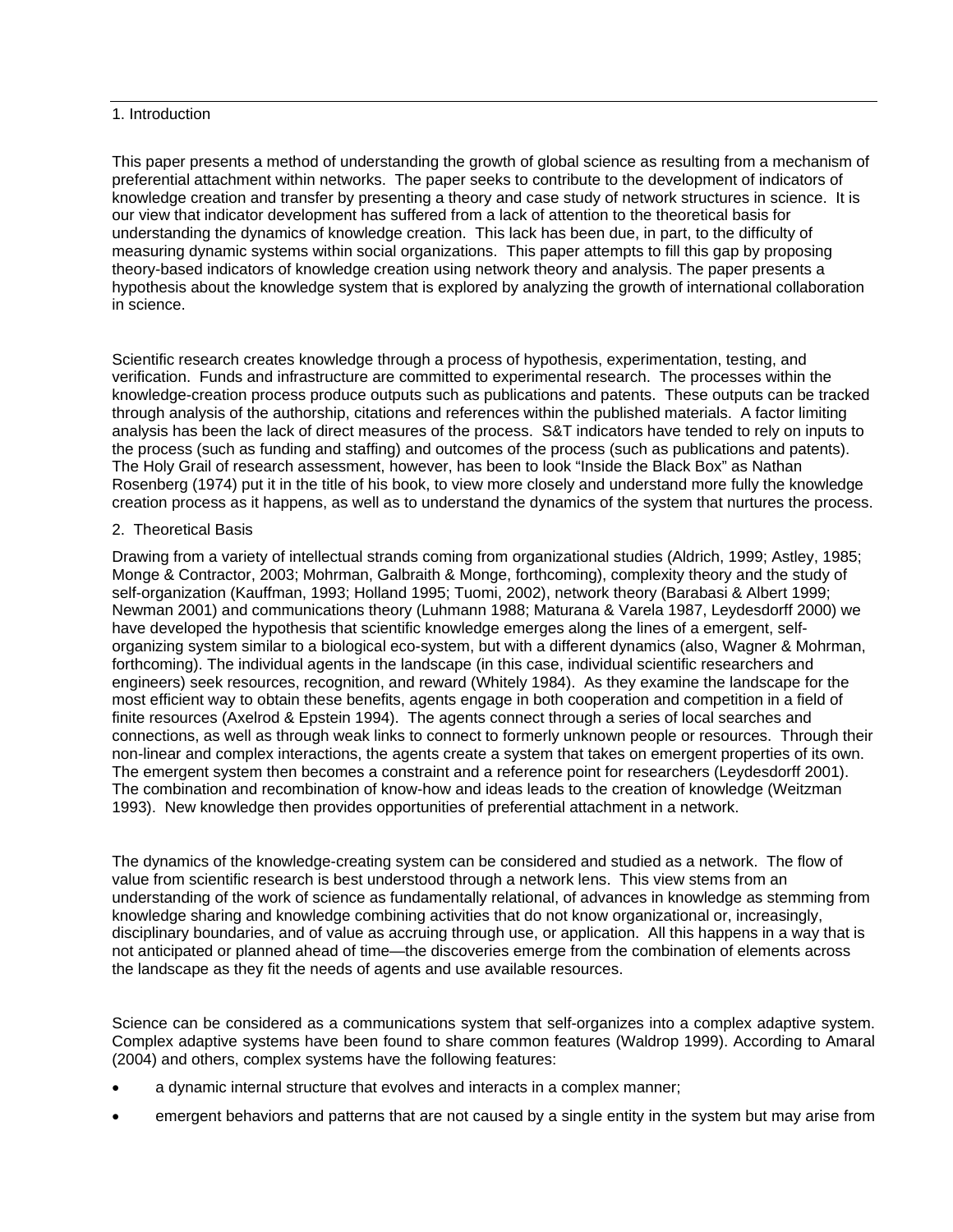simple rules;

• can be described as "open" in the sense that information flows across its boundaries, which in turn are difficult to clearly identify; and

- are composed of complex subsystems;
- are sensitive to initial conditions;
- include both cooperative and competitive behaviors or characteristics.

These characteristics are common among those emergent systems made up of large numbers of active elements that are diverse in both form and capacity (Holland 1995).

The principle of self-organization is used in a number of fields to explain the emergence of complexity in cases where external structures and plans cannot.<sup>3</sup> Emergent self-organization is helpful to us in understanding knowledge systems because order (such as the grouping of researchers into disciplines like physics or biology) cannot be attributed solely to top down or bottom up dynamics.<sup>4</sup> Order appears to arise spontaneously from local interactions of actors even if those actors are not aware of how their actions contribute to a larger order.<sup>5</sup>

Looking at a system in the aggregate (or at some ordered level) reveals striking insights into the dynamics of emergence. At the aggregate, the system shows a diversity of structures that are not random and that could not be anticipated by studying individual actors. The properties of the system at the aggregate level are called "emergent properties" because no single actor in the system is responsible for the properties of the system; neither are the properties constructed according to a plan. They emerged from the collective decisions of hundreds of agents.

Complex adaptive systems can organize into a scale-free state (Barabási and Albert 1999; Katz 2006). In other words, self-organizing systems show an uneven distribution. This means that within a system, some factors will show a high frequency, a large size or a large number of connections and some will show a low frequency, a small size or a few connections. The distribution of features in a system will not be uniform; there is no "average" frequency or level of connection.

The distribution within a complex system can be expressed in graphical terms that show how many times a given size or feature appears in the system. (This can be modeled using the Barabási -Albert model producing power-law or 'scale-free' behavior from simple rules.<sup>6</sup>) In complex systems, the distributions describing the patterns have been shown to follow a particular form called a power law. Power laws have two features that make them different from normal distributions (shown in Figure 1). These differences are that a power law does not peak at its average value like that shown in the figure. Instead, a power law graph starts at a maximum value and then decreases rapidly. Secondly, the rate at which the power law decays is much slower than the decay rate for a normal distribution.

Science is a social network. Social networks can be studied in cases where it is possible to identify a relationship based upon some event or affiliation. Relationships—which can be defined in many different ways, such as friendship, co-employment, or co-authorship—must leave some traceable indicator, or else be self-reported or observed through a survey in order to draw a network. As we noted above, the relational nature of science and technology makes these fields very well suited to network analysis; scientists stake

 $^3$  Krohn *et al.* 1990; Epstein & Axtell 1996

Kauffman 1995; Cilliers 1998

<sup>5</sup> Holland 1995, 1998

<sup>6</sup> The Barabási -Albert model was introduced in "Emergence of scaling in random networks," *Science* 286 (1999) 509- 512.

 $7$  The emergence of the Internet provided a large network of computerized data that allowed mathematicians to test how well the data fit random graph theory. Faloutsos, Falloutsos, and Faloutsos (1999) suggested that certain 'scale free' power laws for the graph of the Internet fit the data very well. Power-law distributions had been observed considerably earlier: in particular, in 1926 Lotka showed that citations in academic literature follow a power law. Similarly, de Solla Price (1963) showed that the number of scientific papers published by authors followed Lotka's law. Other early investigations into power-law distributions were done by Simon (1955) using Zipf's law (1949), as reported in Bornholdt and Schuster 2003.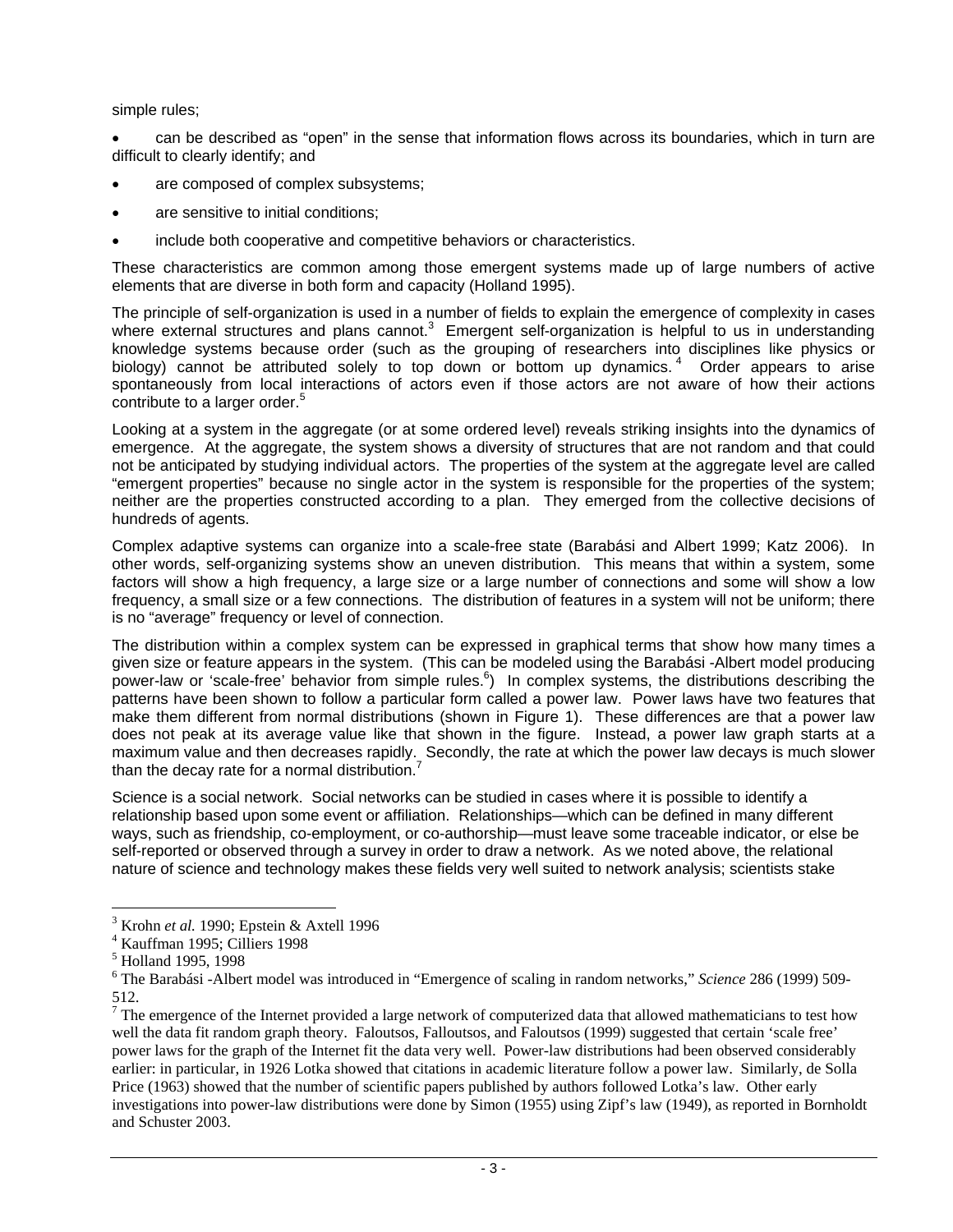claims to intellectual territory by publishing the results of their work, leaving traces of their communications. Further, intellectual links and collaborative relationships are likely to be acknowledged through citations, coauthorships, or acknowledgements in the text (Melin, 2000; Giles & Council, 2004).

The shape of the network—called the typology in network studies—is an emergent property of the organization created by network participants. Typology can determine the usefulness of the network to participants. Smaller networks with high redundancy and clustering can be highly useful if the goal is to develop a common pool of knowledge and a highly specialized language. If the goal of the network is to gain access to new ideas and complementary capabilities, then a network with many loose links to second and third level actors (weak links) can provide more value. The tightly clustered network is more stable and the looser network introduces more variety. Many networks appear to balance stability and variety in different measures.

Within networks, the relative positions of nodes (actors) can be mapped and analyzed. Indeed, network analysts are finding that all kinds of networks (social as well as natural) share common statistical properties of scaling, density, and weak links. The analysis gives insights into the dynamics of the relationships in a network and the ability to offer probabilities about its evolution. For example, one of these analytic constructs is "centrality" which is an assessment of the links that nodes have to other nodes where one node is between many other nodes in the network. These central nodes play an important role in holding the network together, in passing information from node to node (often in a power relationship), and in influencing the nature of interconnection.

The stronger the ties and the denser the set of relationships the more tightly knit is the network and the more it resembles an organization. The denser a network becomes, the more it tends to create its own culture that both enables and constrains interpretations and actions. This includes relations of power and processes of exclusion. Dense networks and strong ties decrease the cost of network operation; they also mean that relationships can become locked-in and perhaps too stable when it comes to allowing new people or ideas to enter the network.

## 3. International Collaboration as a Network

In another paper (Wagner & Leydesdorff 2005b), we suggested that international collaboration in science is a self-organizing network. The network organizes through a process of preferential attachment. The preferential attachment mechanism is one in which scientists compete and cooperate in order to gain recognition. Part of this involves seeking to work with other well-known colleagues who are desirable as collaborators because they increase the chance that research results will gain attention. The function of preferential attachment operates more freely at the international level because connections are less encumbered by political requirements and social obligations.

The fact that collaborators are willing to engage in a joint activity that takes place across geographic distance is an indicator of the usefulness of the collaboration to those involved; the extra "costs" involved in collaborating at a distance (e.g., the lag in communications time, the cultural and language differences) could otherwise be considered a disincentive to joint activities. Ties made at a distance can be more easily broken because they are freer of social obligations than ties made with physically close colleagues. With physically proximate colleagues, researchers develop a common outlook that results in stability. With colleagues from outside one's regular circle, new ideas are more likely to flow, creating variety. Given that scientific referees place a great deal of value on creativity and innovation, we suggest that international collaboration in science is growing precisely because the weak links create the conditions for variety.

The indicator to support this hypothesis can be found in the growth of international collaborative networks. In an earlier paper (Wagner & Leydesdorff 2005a) we demonstrated that international collaboration grew at a spectacular rate between 1990 and 2000. We also showed that co-authorships at the international level can be shown to have scale free properties, suggesting that the network is a complex self-organizing system. To test this hypothesis further, this paper adds data from 2005 to the earlier study. We expect to find that international collaboration continues to grow quickly, that the network has become denser, and that more countries can be counted as part of the core component of the network.

Data was taken from the Science Citation Index for all articles, reviews and letters in SCI for 2005<sup>8</sup>. In his study entitled Evaluative Bibliometrics, Narin (1976) proposed to count only articles, reviews, and notes as indicators of scientific performance. Braun et al. (1987) vigorously argued in favor of including letters as

<sup>8</sup> CD-Rom version.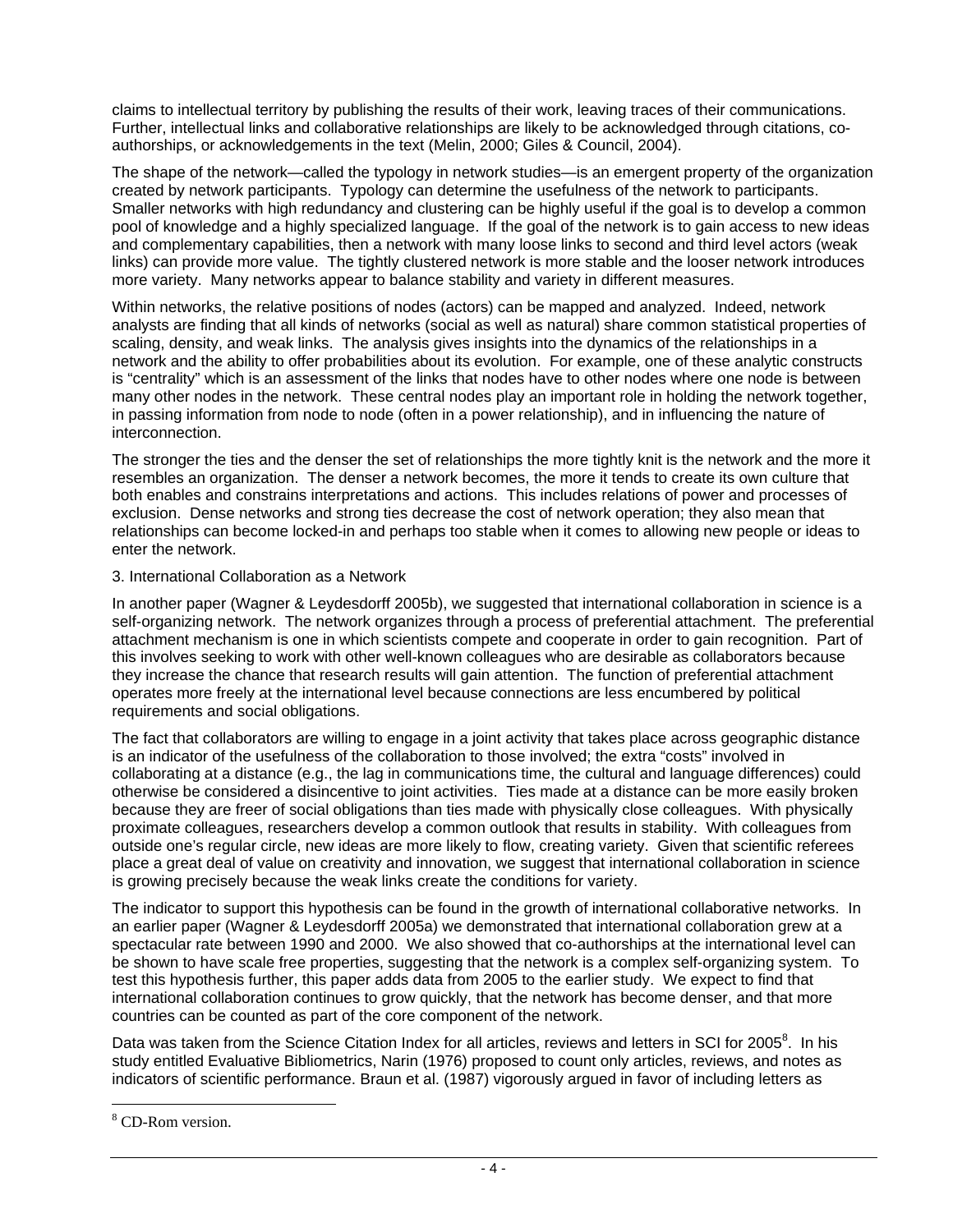scientific output. However, the ISI no longer accounted for the category "notes" after 1995. In the scientific community, therefore, consensus has grown that the sum of the numbers of articles, reviews, and letters can be considered as the indicator of scientific performance of a unit. These are the items we included in the counts.

Data is drawn from all papers appearing in the database for 2005. Table 1 inventories the dataset for the 2005 data. Once the data is collected into an occurrence table, it is further analyzed to identify collaborations. Collaboration is considered to be represented by a co-authorship event. The country counts were done using integer counting which attributes a count of "1" to each occurrence of co-authorship by an author from one country to another one. The occurrence of authorship events is then placed into a symmetrical matrix where country names appear on both axes, with the co-occurrence of addresses appearing in the corresponding cell. With this data, we analyzed the observed as well as a normalized data set.<sup>9</sup> A co-occurrence table is used to conduct the network analysis using UCInet<sup>10</sup> and Pajek<sup>11</sup> software.

| 2005                | Full set  | Articles, reviews, letters' <sup>2</sup> |
|---------------------|-----------|------------------------------------------|
| SCI-Expanded        | 1.298.566 | 986.831                                  |
| SCI CD-Rom version  | 1.011.366 | 734,750 <sup>13</sup>                    |
| Corporate addresses | 2.048.941 | 1.696.042                                |
| Authors             | 4.478.809 | 3.301.251                                |

Table 1 Data used for analysis, 2005

The observed network has nodes (in this case, countries) and links (the lines between them representing coauthorship events) that can create the observable and measurable network typology. Using the full, observed network, Table 2 shows the growth in collaboration in the three years for which data are analyzed. The number of papers and addresses increased in a step-wise function, while the addresses represented for internationally co-authored articles doubled. This suggests that many more authors have joined the global system. The percent of all publications articles that were internationally co-authored also increased from 15.6 percent to 17.4 percent of all publications.

Table 2. Data on international collaboration comparing three years, 1990, 2000, and 2005

| Year | Unique<br>documents in<br>SCI | Addresse<br>s in the<br>file | Authors<br>for all<br>records | International<br>Iv co-<br>authored<br>records | Addresses,<br>international<br>Iy co-<br>authored<br>records | Percent<br>international<br>Iy co-<br>authored<br>documents |
|------|-------------------------------|------------------------------|-------------------------------|------------------------------------------------|--------------------------------------------------------------|-------------------------------------------------------------|
| 2005 | 986,831                       | 1,696,042                    | 3,301,251                     | 171,402                                        | 618,928                                                      | 17.4                                                        |
| 2000 | 778,446                       | 1,432,401                    | 3,060,436                     | 121,432                                        | 398,503                                                      | 15.6                                                        |
| 1990 | 590,841                       | 908,783                      | 1,866,821                     | 51,596                                         | 147,411                                                      | 8.7                                                         |

Perhaps even more striking than the doubling of addresses at the global level is the change in the network over the period being studied. Table 3 shows the network analysis for the global network of collaborations for the three years studied. The number of nodes increased by 20 between 1990 and 2000, but half of this was due to the break-up of the Soviet Union into individual states, most of which began to participate in global science during the decade of the 1990s. The number of countries participating at the global level increased from 192 to 194. The number of nodes in the network tripled during that same time. The size of the core

<sup>&</sup>lt;sup>9</sup> The normalization is conducted using the cosine (Hamers et al., 1989; Ahlgren et al, 2003; Klavans & Boyack 2004).

<sup>&</sup>lt;sup>10</sup> Borgatti, S.P., M.G. Everett, and L.C. Freeman. 1999. *UCINET 6.0 Version 1.00*. Natick: Analytic Technologies.<br><sup>11</sup> Batagelj, V, Mrvar, A.. July 2006. http://vlado.fmf.uni-lj.si/pub/networks/pajek/<br><sup>12</sup> The category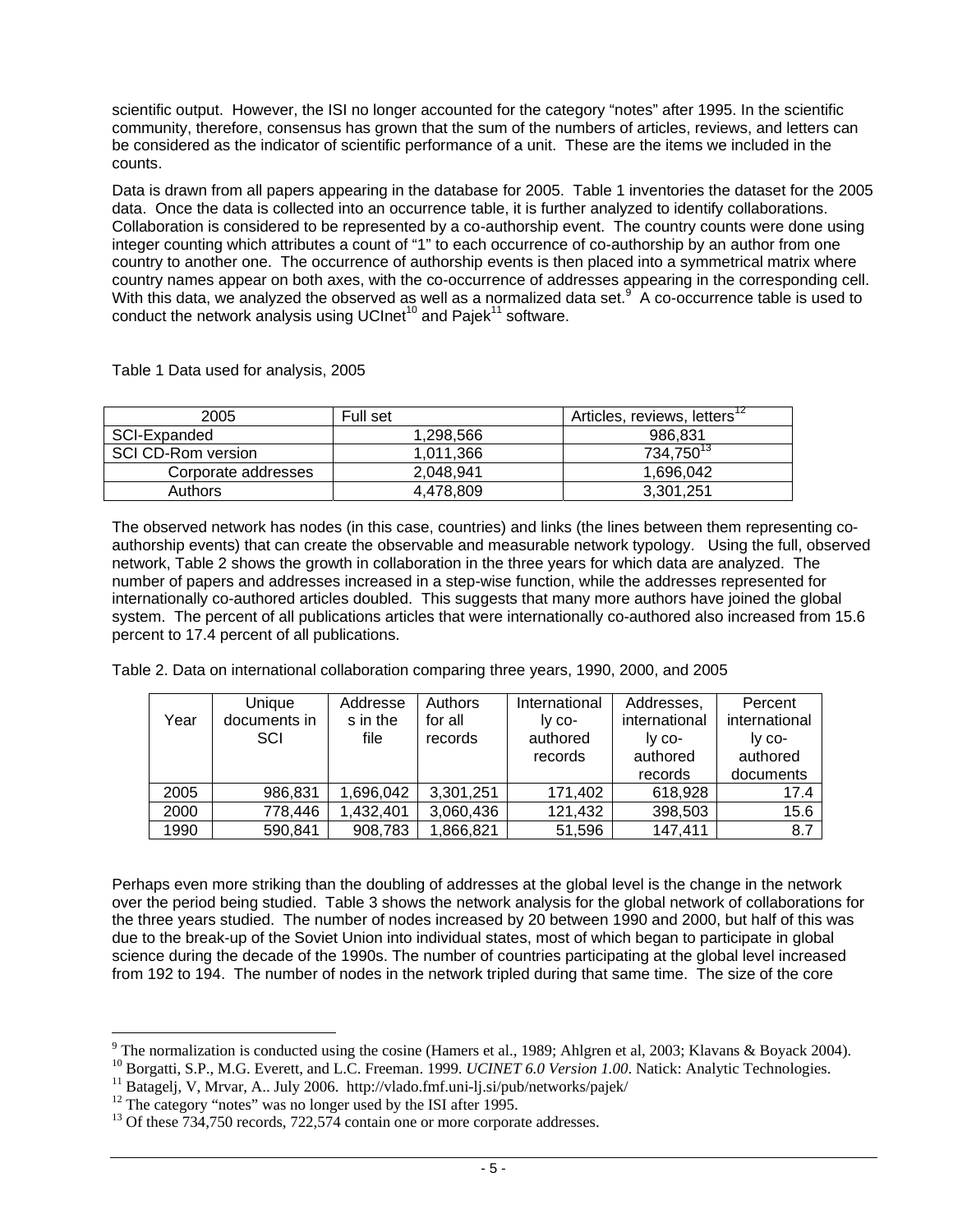component<sup>14</sup> grew from 37 countries to 66 countries in the 15-year period. The network became denser, which means that the authors are increasing the number of collaborations in which they are involved at the global level. The average degree<sup>15</sup> is a measure of the spread of influence across the network: here the increasing measure suggests that influence and power is being spread more and more widely at the global level.

The average distance across the network is the number of steps it takes to go from any one node in the network to any other node in the network. Here the number in Table 3 shows that the number of steps between nodes is lower than two—a very low number in network terms--and it is dropping. This suggests that the network is becoming more interconnected over time. Any one scientist working at the global level is theoretically within two "handshakes" away from each other.

The diameter is the distance from one side of the network to the other. The diameter of 3 is similar to findings by others of the networks created by scientific collaboration (Newman 2001). A small diameter in a large network is another indication of the connections among the members. It also suggests the possibility of "small worlds" emerging within the network. A small world connection is one made between nodes that are not in the same cluster.

The betweenness measure of the graph as a whole is diminishing over time. This measure shows the distribution of influence across the network. A higher measure suggests concentrations of power and influence, while a diminishing number supports the findings of average degree, that the most influential nodes are becoming less influential as more links and connections are made across the network. This increases the opportunities for new ideas to flow into and through the network from formerly excluded or peripheral members. Both the degree and betweenness measures suggest that the knowledge network is becoming more robust.

The final measure shown in Table 3 is the average clustering coefficient. The data shows a slight rise in the clustering coefficient. Clusters are groups within a network where there are redundant connections. The coefficient measures the likelihood that nodes belong to a cluster. Given the disciplinary nature of much of science, clustering is expected. (In another report, one of us found that collaboration across the European Research Area has a clustering coefficient of higher than 83 percent (Wagner et al., 2005). The slight rise in the clustering coefficient cannot in itself be considered significant, since it is so small, but the fact that the average distance is dropping and the clustering coefficient is rising suggests an even greater level of churn among collaborators than is apparent from looking at the network statistics as a whole.

| Network index                  | 1990 network | 2000 network | 2005 network |
|--------------------------------|--------------|--------------|--------------|
| Number of nodes                | 172          | 192          | 194          |
| Number of links                | 1926         | 3537         | 9400         |
| Size of core component         | 37           | 54           | 66           |
| Network density                | 0.1310       | 0.1929       | 0.2511       |
| Average degree                 | 22.442       | 36.896       | 48.649       |
| Average distance               | 1.954        | 1.851        | 1.76         |
| Diameter                       | 3            | 3            | 3            |
| Graph betweenness              | 0.2589       | 0.1617       | 0.144        |
| Average clustering coefficient | 0.784        | 0.787        | 0.789        |

Table 3. Network analysis of global network of collaborations, 1990, 2000, 2005

 $\overline{a}$ 

The size of the core component shows a growing number of nations that have the capacity to participate in the global knowledge network. Table 4 (next page) lists the countries appearing in the core component of the global network in 1990, 2000, and 2005. Countries that emerged from within the Soviet Union are highlighted

<sup>14</sup> The core component, also called the *k*-core, is the subnetwork within a network where each node has at least *k* neighbors. *K* is determined derived from an analysis based on the size of the entire network.<br><sup>15</sup> The Freeman degree centralization measure expresses the degree of inequality or variance in our network as a percentage of that of a

perfect star network of the same size. There remains a substantial amount of concentration or centralization in this whole network. That is, the power of individual actors varies rather substantially, and this means that, overall, positional advantages are rather unequally distributed in this network, although this power position is being reduced (Hanneman, R., Riddle, M.. Introduction to Social Network Analysis. http://faculty.ucr.edu/~hanneman/ (9/06).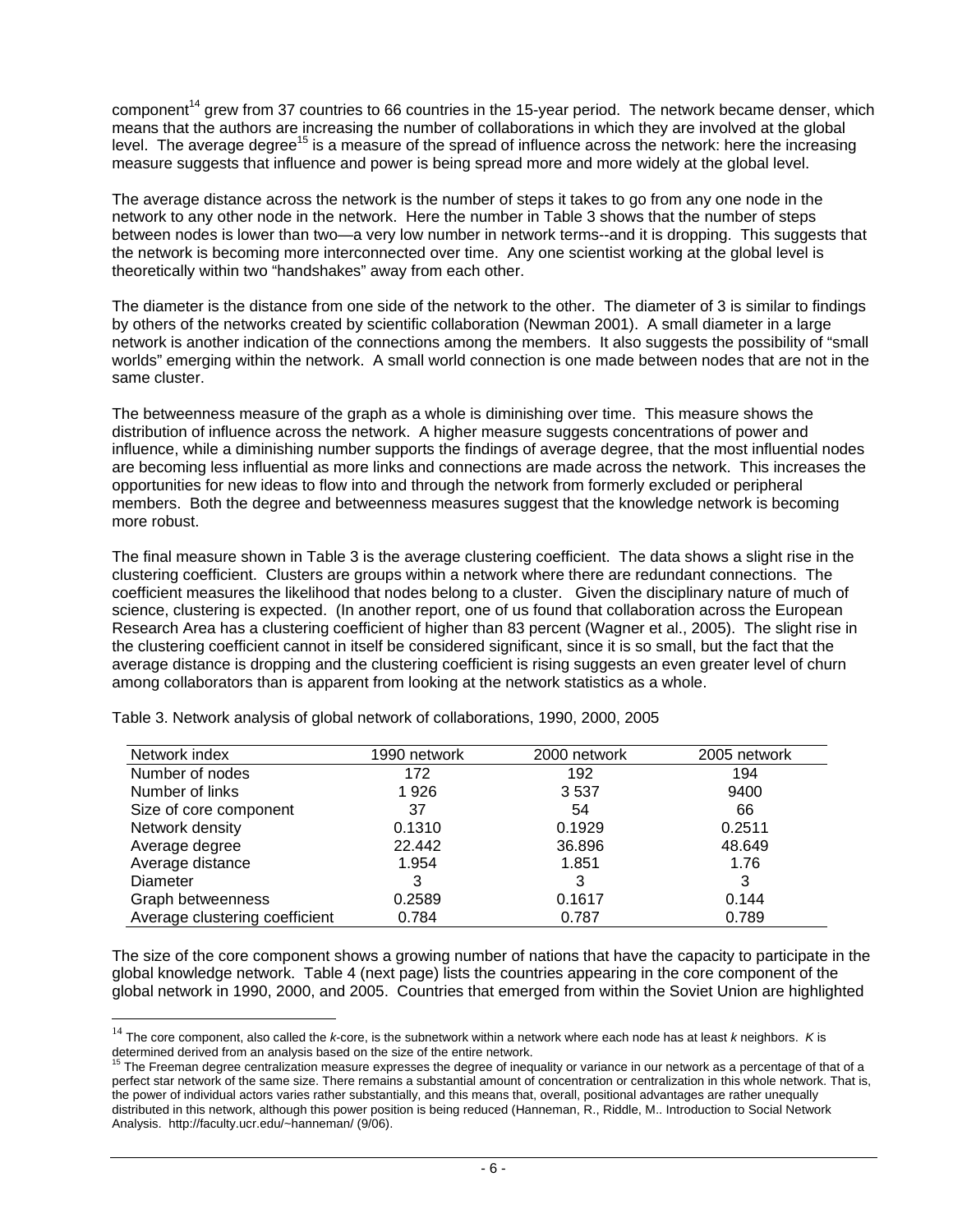with an asterisk in the column for the year 2000. Countries that are new to the list in 2000 or 2005 appear in bold type.

The number of countries participating at the global level nearly doubles between 1990 and 2005. A surprising feature of this list is the increased participation of African countries in the list by 2005, countries that are generally considered to be scientifically lagging (Wagner et al. 2001). Several Middle Eastern countries also join the list. Two small Eastern European countries fall off the list on 2005 (Latvia, Byelarus) and two small South American countries also fall off the list (Columbia, Uruguay).

## 4. Conclusion

We expected to find that international collaboration continues to grow quickly, that the network has become denser, and that more countries can be counted as part of the core component of the network. These three expectations about global collaboration in science are satisfied by the 2005 data. This supports our thesis that science at the global level is a complex system operating according to network dynamics. It leads to further suggest that the global system is an emergent pattern that is not caused by a single entity in the system but may arise from simple rules at the level of the researchers themselves. It leads to further expectations about the role of initial conditions in affecting the typology, and in the influence of network dynamics on the evolution of the network over time, that we will explore in future research.

In contrast to the operations of science at the national level--where agencies manage and policy directs investment--no global ministry of science connects people at the international level. The network at the global level self-organizes into a complex knowledge system. This suggests that the spectacular growth in international collaboration may be due more to the dynamics created by the self-interest of individual scientists (agents in network terms) seeking creativity and rewards than it is to any policies made at the national level. The many individual choices of scientists to collaborate may be motivated by the reward structure within science where co-authorships, citations and other forms of professional recognition lead to reputation and access to additional resources.

Given the features that suggest that the global knowledge system is a network further suggests that it should be studied as a network, using network analysis theory and tools. This paper uses traditional bibliometric data but applies new tools drawn from network analysis to understand the growth of the system. It draws from both network theory and network analysis to provide a new way to understand globalization of the knowledge system. As such, it gets closer to understanding the *dynamics* of the system. It further offers new ways of understanding the growth of the knowledge system, the flow of knowledge, and insight into the growth of that system over time. Finally, using network analysis allows new approaches to advising the policy process in encouraging the growth of the knowledge system.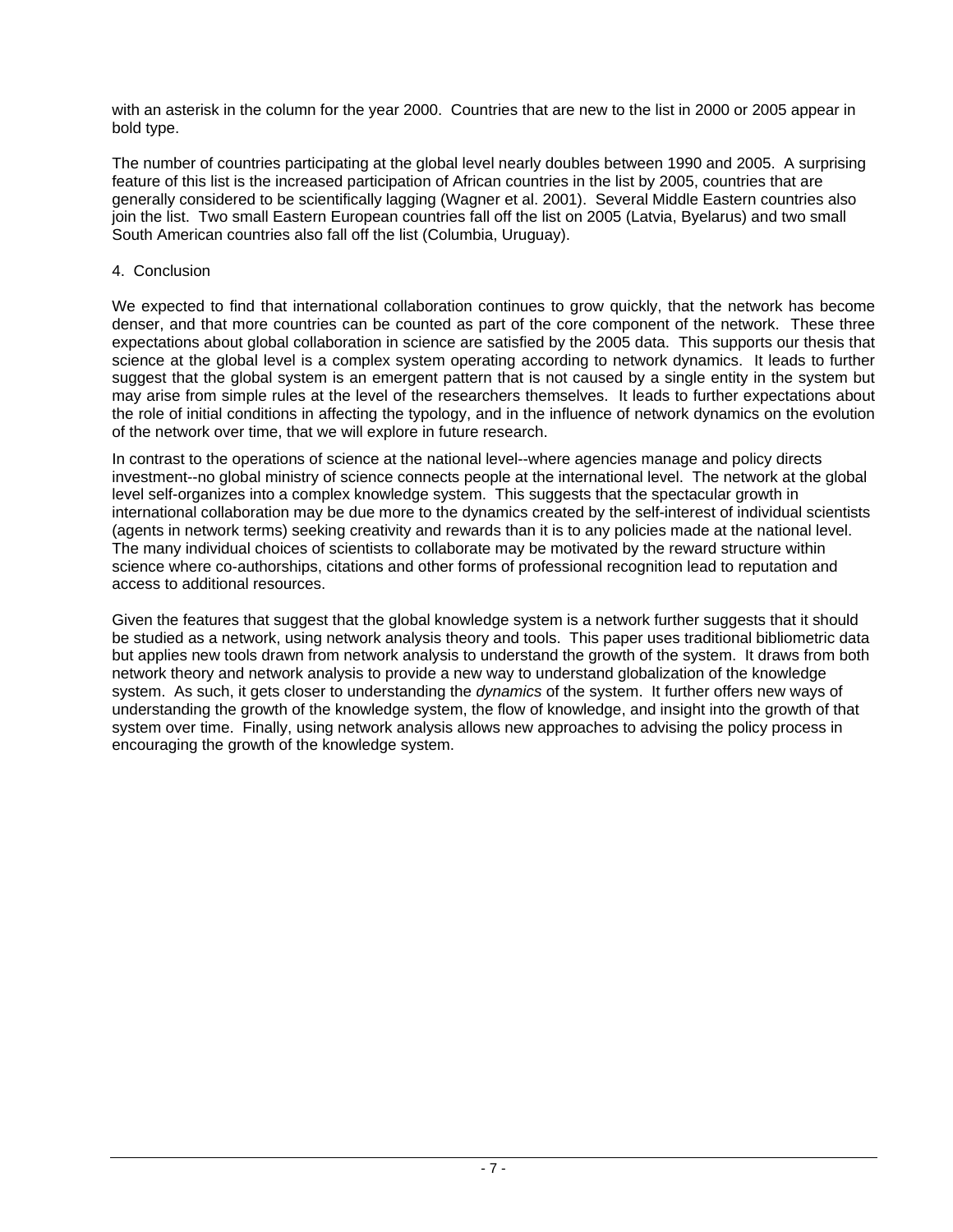| 33 countries form the<br>core set of international<br>co-authorship relations<br>in 1990 | 50 countries form a<br>core set of international<br>co-authorship relations<br>in 2000 | 63 countries form a<br>core set of<br>international co-<br>authorship relations in<br>2005 |
|------------------------------------------------------------------------------------------|----------------------------------------------------------------------------------------|--------------------------------------------------------------------------------------------|
|                                                                                          | Argentina                                                                              | Argentina                                                                                  |
| Australia                                                                                | Australia                                                                              | Australia                                                                                  |
| Austria                                                                                  | Austria                                                                                | Austria                                                                                    |
| Belgium                                                                                  | Belgium                                                                                | Belgium                                                                                    |
| <b>Brazil</b>                                                                            | <b>Brazil</b>                                                                          | <b>Brazil</b>                                                                              |
| Bulgaria                                                                                 | <b>Bulgaria</b>                                                                        | Bulgaria                                                                                   |
|                                                                                          | Byelarus*                                                                              |                                                                                            |
|                                                                                          |                                                                                        | <b>Burkina-Faso</b>                                                                        |
| Canada                                                                                   | Canada                                                                                 | Canada                                                                                     |
|                                                                                          | <b>Chile</b>                                                                           | Chile                                                                                      |
|                                                                                          | Colombia                                                                               |                                                                                            |
|                                                                                          | Croatia*                                                                               | Croatia                                                                                    |
| Czech Republic                                                                           | Czech Republic                                                                         | Czech Republic                                                                             |
| Denmark                                                                                  | Denmark                                                                                | Denmark                                                                                    |
| Egypt                                                                                    | Egypt                                                                                  | Egypt                                                                                      |
|                                                                                          | Estonia*                                                                               | Estonia                                                                                    |
| Finland                                                                                  | Finland                                                                                | Finland                                                                                    |
| France                                                                                   | France                                                                                 | France                                                                                     |
| German Democratic<br>Republic                                                            |                                                                                        |                                                                                            |
| Germany Federal Republic                                                                 | Germany                                                                                | Germany                                                                                    |
| Hungary                                                                                  | Hungary                                                                                | Hungary                                                                                    |
|                                                                                          |                                                                                        | <b>I</b> celand                                                                            |
| India                                                                                    | India                                                                                  | India                                                                                      |
|                                                                                          |                                                                                        | Indonesia                                                                                  |
|                                                                                          |                                                                                        | Iran                                                                                       |
| Ireland                                                                                  | Ireland                                                                                | Ireland                                                                                    |
| <b>Israel</b>                                                                            | Israel                                                                                 | <b>Israel</b>                                                                              |
| Italy                                                                                    | Italy                                                                                  | Italy                                                                                      |
| Japan                                                                                    | Japan                                                                                  | Japan                                                                                      |
|                                                                                          | Latvia*                                                                                |                                                                                            |
|                                                                                          |                                                                                        | Lebanon                                                                                    |
|                                                                                          | Lithuania*                                                                             | Lithuania                                                                                  |
|                                                                                          |                                                                                        | <b>Malaysia</b>                                                                            |
|                                                                                          |                                                                                        | <b>Malta</b>                                                                               |
|                                                                                          | <b>Mexico</b>                                                                          | Mexico                                                                                     |
|                                                                                          |                                                                                        | <b>Morocco</b>                                                                             |
| Netherlands                                                                              | Netherlands                                                                            | Netherlands                                                                                |
| New Zealand                                                                              | New Zealand                                                                            | New Zealand                                                                                |
|                                                                                          |                                                                                        | <b>Nigeria</b>                                                                             |
| Norway                                                                                   | Norway                                                                                 | Norway                                                                                     |
| People's Republic of China                                                               | People's Republic of China                                                             | People's Republic of<br>China                                                              |
|                                                                                          |                                                                                        | Peru                                                                                       |

Table 4. Countries in the core component of the global network, 1990, 2000, 2005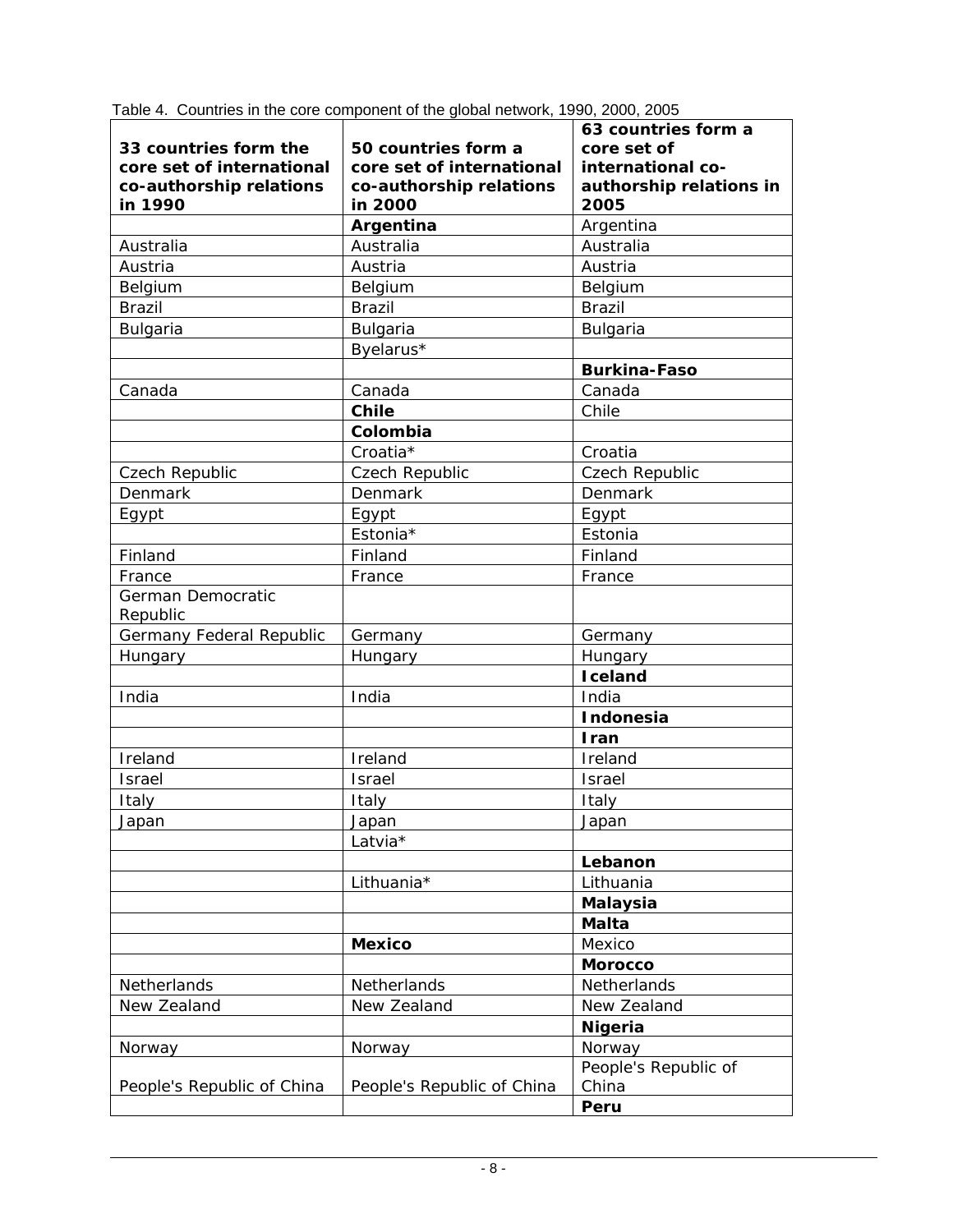|              |                    | <b>Philippines</b> |  |
|--------------|--------------------|--------------------|--|
| Poland       | Poland             | Poland             |  |
| Portugal     | Portugal           | Portugal           |  |
|              | Romania*           | Romania            |  |
| <b>USSR</b>  | Russia             | Russia             |  |
|              |                    | Serbia-Montenegro  |  |
|              | <b>Singapore</b>   | Singapore          |  |
|              | Slovakia*          | Slovakia           |  |
|              | Slovenia*          | Slovenia           |  |
| South Africa | South Africa       | South Africa       |  |
|              | <b>South Korea</b> | South Korea        |  |
| Spain        | Spain              | Spain              |  |
| Sweden       | Sweden             | Sweden             |  |
| Switzerland  | Switzerland        | Switzerland        |  |
|              | <b>Taiwan</b>      | Taiwan             |  |
|              |                    | <b>Thailand</b>    |  |
|              |                    | <b>Tunisia</b>     |  |
|              | <b>Turkey</b>      | Turkey             |  |
|              |                    | Uganda             |  |
|              | Ukraine*           | Ukraine            |  |
| <b>UK</b>    | UK                 | <b>UK</b>          |  |
| <b>USA</b>   | <b>USA</b>         | <b>USA</b>         |  |
|              | <b>Uruguay</b>     |                    |  |
|              |                    | Venezuela          |  |
|              |                    | <b>Viet Nam</b>    |  |
| Yugoslavia   | Yugoslavia         | Yugoslavia         |  |

## REFERENCES

- Aldrich, H. (1999). Organizations evolving. Thousand Oaks, CA: Sage.
- Allen, T. (1977) Managing the flow of technology. Cambridge, Massachusetts: MIT Press.
- Amaral, L. A. N. & Ottino, J. M. (2004). Complex Networks augmenting the framework for the study of complex systems. European Physical Journal B, 38(2), 147-162.
- Ashby, W.R. (1956). An introduction to cybernetics. New York: Wiley.
- Ashby, W. R. (1962). Principles of the self-organizing system. In H. von Foerster & G. W. Zopf (Eds.), Principles of self organization. New York: Pergamon.
- Astley, W. G. (1985). The two ecologies: Population and community perspectives on organizational evolution. Administrative Science Quarterly, 30, 224-241.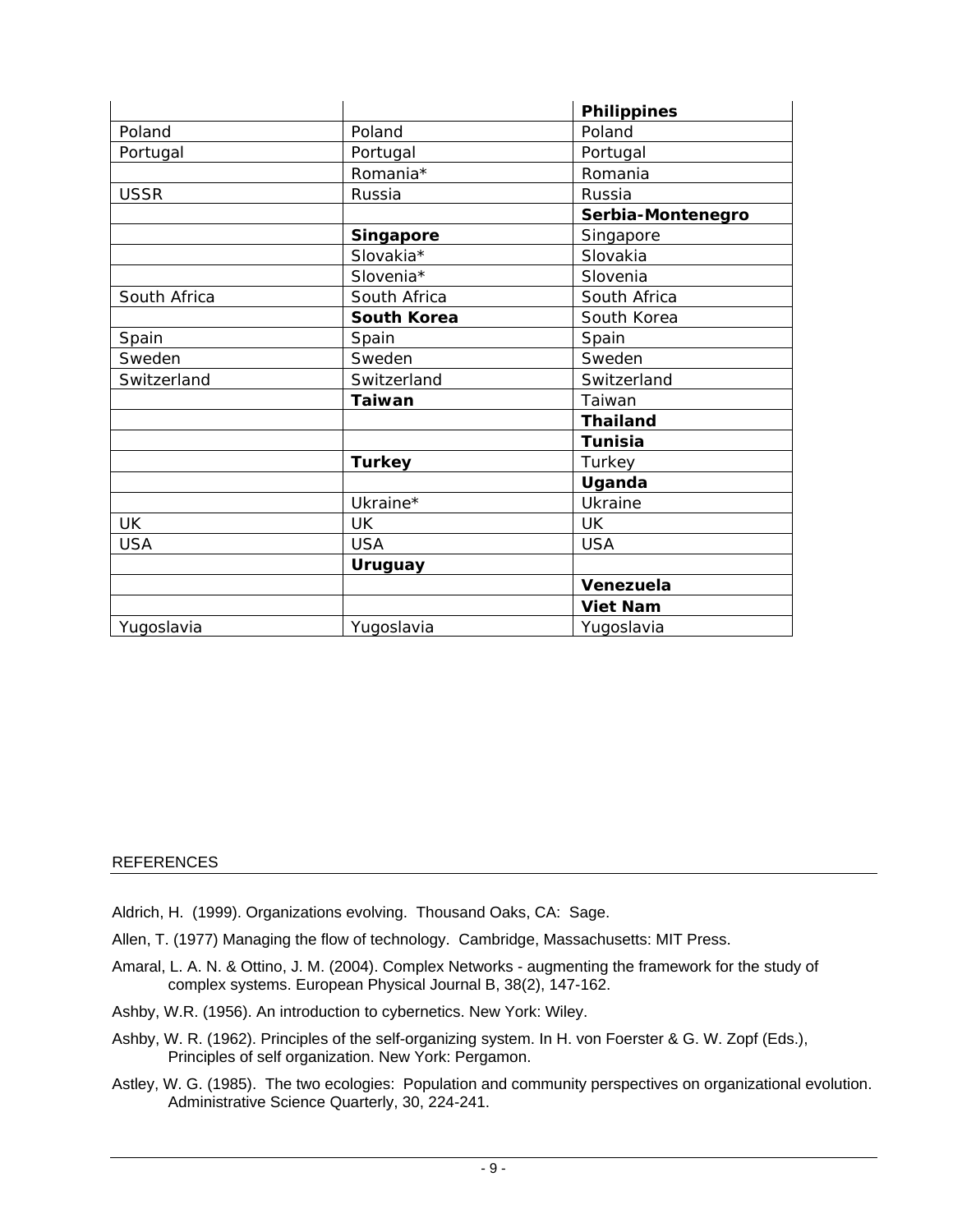- Astley, W.G., & Fombrun, C.J. (1987). Organizational communities: An ecological perspective. Research in the Sociology of Organizations, 5, 163-185.
- Axelrod, R. (1997). The complexity of cooperation: Agent-based models of competition and collaboration. Princeton: Princeton University Press.
- Barabási, A. L., Jeong, H., Néda, Z., Ravasz, E., Schubert, A., & Vicsek, T. (2002). Evolution of the social network of scientific collaborations. Physica, A 311, 590-614.
- Barabási, A. L., & Albert, R. (1999). Emergence of scaling in random networks. Science, 286, 509-512.
- Berger, P.L., & Luckmann, P. (1966). The social construction of reality. Garden City, New York: Doubleday.
- Borgatti, S. P., Everett, M. G., & Freeman, L. C. (2002). UCInet for Windows: Software for social network analysis. Harvard: Analytic Technologies.
- Brockman, J. (2002). Introduction to The next fifty years: Science in the first half of the twenty-first century. New York: Random House. xiii-xv.
- Brown, J. S., Duguid, P. (1991). Organizational learning and communities of practice: Toward a unified view of working, learning and Innovation. Organization Science, 2, 40-57.
- Burgelman, R. A. (1991). Intraorganizational ecology of strategy making and organizational adaptation: Theory and field research. Organization Science, 2, 239-262.
- Burt, R.S. (2001). Structural holes versus network closure as social capital. In N. Lin, K. Cook, & R.S. Burt (Eds.), Social capital: Theory and research (pp. 31-56).
- Campbell, D. T. (1960). Blind variation and selective retention in creative thought as in other knowledge processes. Psychological Review, 67, 380-400.
- Carroll, G. R., & Hannan, M. T. (2000). The demography of corporations and industries. Princeton, NJ: Princeton University Press.
- Castells, M. (2002). The internet galaxy: Reflections on the internet, business, and society. New York: Oxford University Press.
- Cohen, W. M., & Levinthal, D. A. (1990). Absorptive capacity: A new perspective on learning and innovation. Administrative Science Quarterly, 35, 128-152.
- Cowan, R. & Nicolas, J. (2004). Network Structure and the Diffusion of Knowledge. Journal of Economic Dynamics and Control, 28(8), 1557-1575.
- Csermely, P. (2006). Weak links: stabilizers of complex systems from proteins to social networks. New York: Springer-Verlag New York, LLC.
- Fleck, L. (1979). Genesis and development of a scientific fact. Chicago: The University of Chicago Press.
- Giles, C. L. C., I. G. (2004). Who gets acknowledged: Measuring scientific contributions through automatic acknowledgement indexing. Proceedings of the National Academy of Sciences of the USA, 101(51), 17599-17604.
- Glaser, B., & Strauss, A. (1967). The discovery of grounded theory: Strategies of qualitative research. London: Aldine Publishing Company.
- Granovetter, M. (1973). The strength of weak ties. American Journal of Sociology, 78, 1360-1380.
- Hannan, M. T., & Freeman, J. (1977). The population ecology of organizations. American Journal of Sociology, 82, 929-984.
- Hansen, M.T. (1999) The search-transfer problem. Administrative Science Quarterly, 44, 82-111.
- Henderson, R. (1994). The evolution of integration capability. Industrial and Corporate Change, 3 (3), 607- 630.
- Holland, J.H. (1995) Hidden order: How adaptation builds complexity. Reading, Mass.: Helix Books.
- Hunt, C. S., & Aldrich, H. E. (1998). The second ecology: Creation and evolution of organizational communities. Research in Organizational Behavior, 20, 267-301.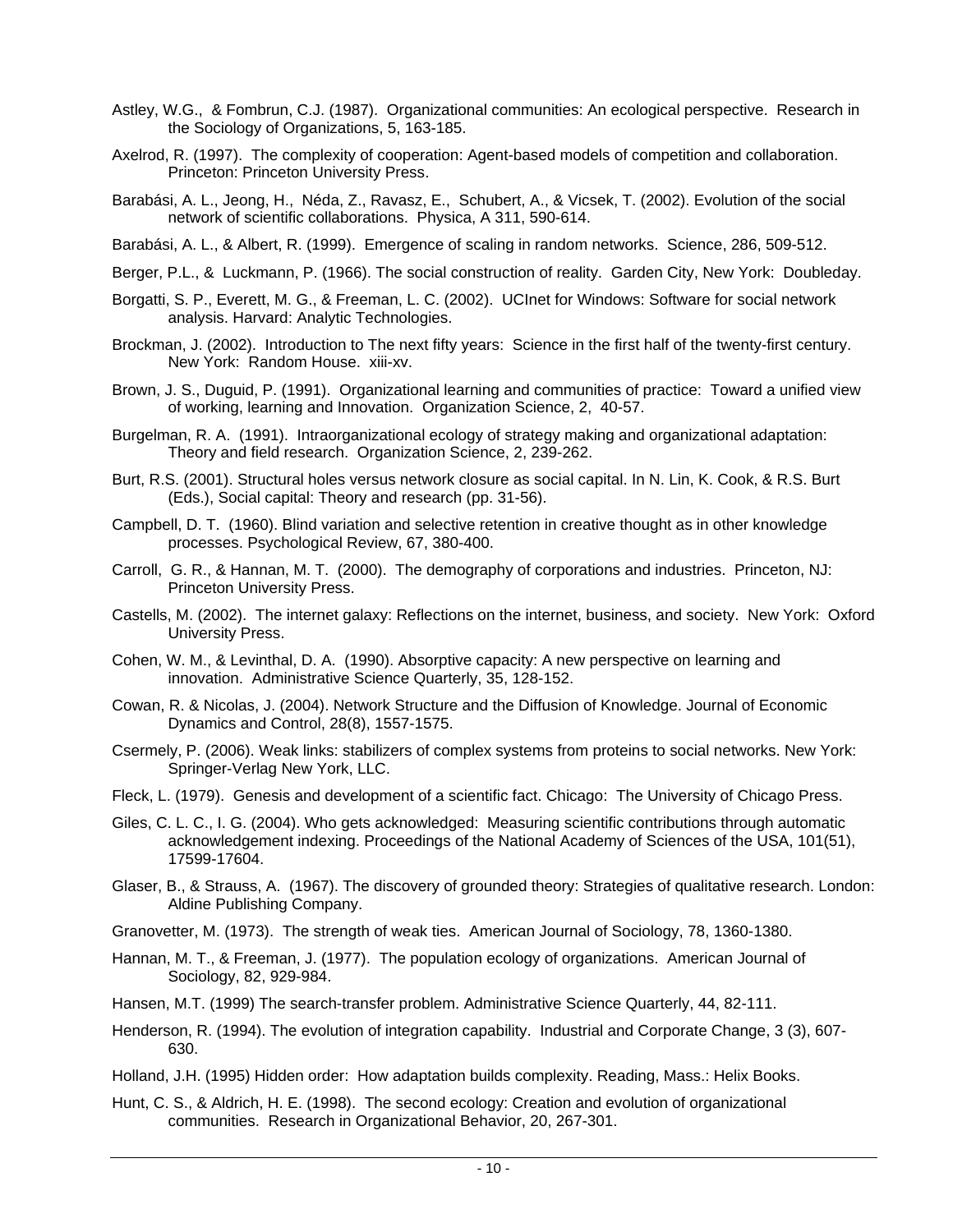Hurley, J. (1997). Organisation and Scientific Discovery. Chichester: John Wiley & Sons.

- Ingram, P. (2002). Interorganizational learning. In J. A. C. Baum (Ed.), The Blackwell companion to organizations (pp. 642-663). Oxford, UK: Blackwell.
- Jeong, H., Néda, A., & Barabási, A. L. (2001). Measuring preferential attachment for evolving networks. arXiv:cond-mat/0104131, 1 (7 April).

Kantorovich, A. (1993). Scientific discovery. Albany, NY: State University of New York Press.

- Kauffman, S.A. (1993). The origins of order: Self-organizing and selection in evolution. New York: Oxford University Press.
- Kogut, B. 2000. The network as knowledge: Generative rules and the emergence of structure. Strategic Management Journal, 21, 405-425.
- Kontopoulos, K. M. (1993). The logics of social structure. New York: Cambridge University Press.
- Kuhn, T. (1962). The Structure of Scientific Revolutions. Chicago: University of Chicago Press.
- Leydesdorff, L. (2001). A Sociological Theory of Communication: The Self-Organization of the Knowledge-Based Society. Boca Rota, FL: Universal Publishers.

Lambright, W.H. (2002, March). Managing "Big Science": A case study of the Human Genome Project. New Ways to Manage Series: the PricewaterhouseCoopers Endowment for the Business of Government.

Luhmann, N.

- March, J. G. (1991). Exploration and exploitation in organizational learning. Organization Science, 2, 71-87.
- March, J. G. (1994). The evolution of evolution. In J. A. C. Baum & J. V. Singh (Eds.), Evolutionary dynamics of organizations (pp. 39-49). New York: Oxford University Press.
- March J. G., Schulz, M., & Zhou, X. (2000). The dynamics of rules: Change in written organizational codes. Stanford, CA: Stanford University Press.
- McKelvey, B. (1997). Quasi-natural organization science. Organization Science, 8, 352-380.
- Melin, G. (2000). Pragmatism and self-organization: Research collaboration on the individual level. Research Policy, 29, 31-40.
- Merton, R. K. (1968). The Matthew effect in science. Science, 57, 68-72.
- Meyer, M. S. (2001). Between technology and science, exploring an emerging field: knowledge flows and networking on the nanoscale. Unpublished Doctoral, University of Sussex, Sussex, England.
- Mohrman, S. A., Galbraith, J. R., & Monge, P. (2004). Network attributes impacting the generation and flow of knowledge within and from the basic science community. Technical report submitted to Sandia National Laboratories and the Department of Energy, May, 2004.
- Mohrman, S. A., & Galbraith, J. R. (2005). Dynamics of the Adaptive Mesh Refinement (AMR) network: The organizational and managerial factors that contribute to the stream of value from the basic research funding of the Office of Science. Technical report submitted to Advanced Systems Technology and Management (AdSTM) and the Department of Energy, April, 2005.
- Mohrman, S. A., Galbraith, J. R., & Monge, P. (in press, 2006). Network attributes impacting the generation and flow of knowledge within and from the basic science community. In J. Hage and M. Meeus (Eds.), Innovation, science and industrial change: The handbook of research. London: Oxford Press.
- Monge, P.R., & Contractor, N.S. (2003) Theories of communication networks. Oxford: Oxford University Press.
- Nahapiet, J., & Ghoshal, S. (1998). Social capital, intellectual capital and the organizational advantage. Academy of Management Review, 23 (2), 218-224.
- Newman, M. E. J. (2001) Who is the best connected scientist? A study of scientific coauthorship networks, scientific collaboration networks. I. Network construction and fundamental results, Phys. Rev. E 64,